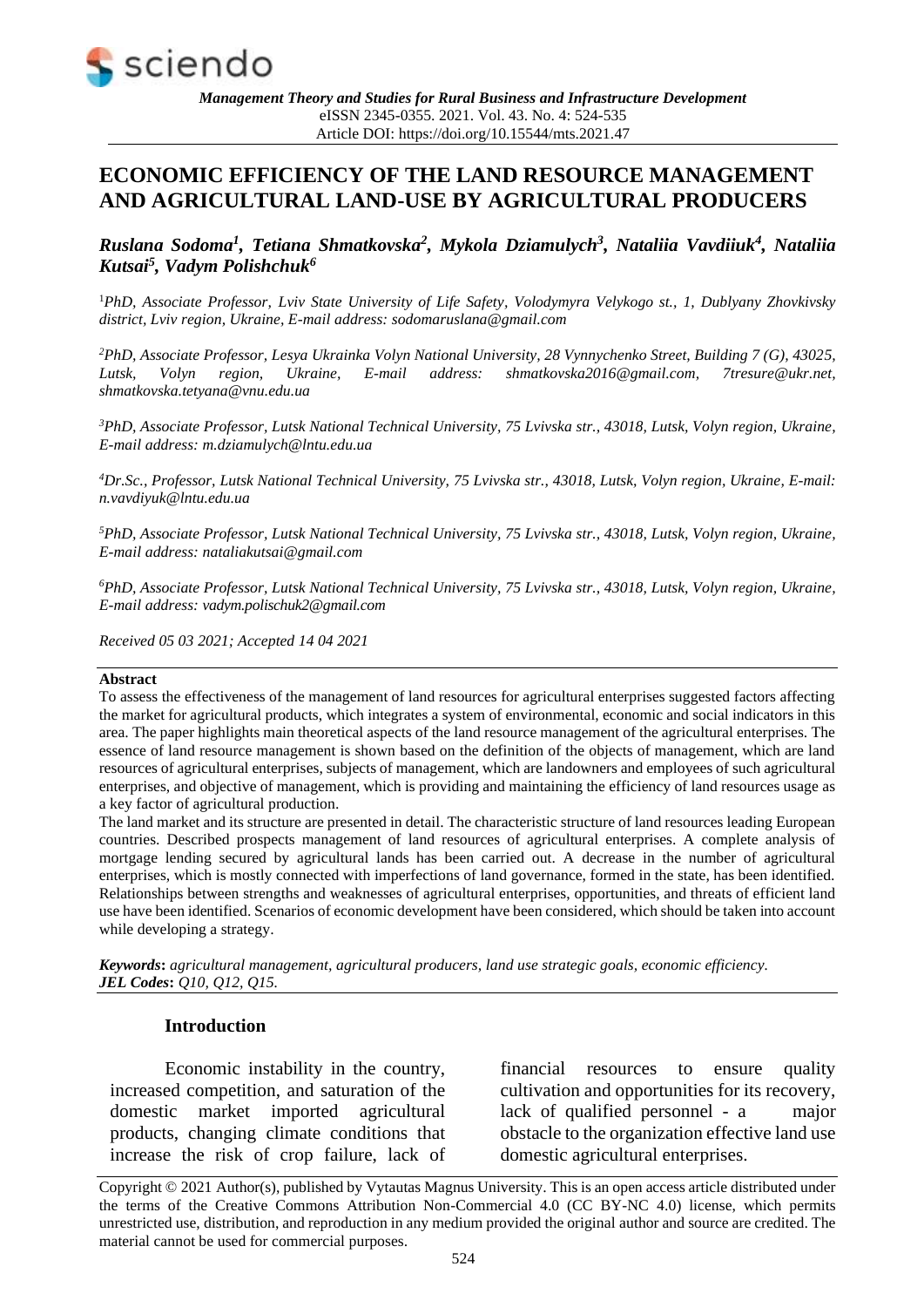*Ruslana Sodoma, Tetiana Shmatkovska, Mykola Dziamulych, Nataliia Vavdiiuk, Nataliia Kutsai, Vadym Polishchuk Economic Efficiency of the Land Resource Management and Agricultural Land-Use by Agricultural Producers*

Land relations in the agricultural sector should focus on their effective use in the long term.

In modern terms the share of those wishing to transfer land to rent because of the lack of opportunities for doing her own agricultural production.

The system of land administration affects the development of legal security (which is the main requirement for the investors), the access to the credit (the mortgage), spatial planning (to support economic and ecological development) and the efficient and effective land taxation (Zeeuw and Salzmann, 2011).

The main problem in the use of agricultural land in Ukraine is viewed as a discrepancy between ownership and use (Popov et al., 2019). An excessive lease of agricultural land by agroholdings (big agricultural enterprises) made it possible to form a good structure of land use (fields). Based on the analysis of scientific sources revealed that determining the efficiency of land use of agricultural enterprises should take into account not only the economic effect of management but the level of satisfaction of people's needs in food, preservation and restoration of soil fertility, yield owners of land and farmworkers.

Land, as a basis of living space for human societies, has always played a special role in history. Besides, the land is the main source of providing humanity with food necessities and therefore a key factor in maintaining social stability. Thus, it is possible to conclude, that land is a unique strategic asset, inseparable from history, present and future of societies, which inhabited particular territories at different times. Therefore, it isn't correct to consider land as an ordinary commodity or raw material. At the same time land, and agricultural land in particular, as the object of human economic activity, has its own economic aspects. This raises the questions about the settlement of legal issues, connected to land use and ownership. Intensive agricultural land use leads to a decrease in soil fertility through compaction, in particular of black soil.

The relevance of the selected study is due to environmental, economic and social problems that exist in Ukraine regarding the adoption of the goal of sustainable development by 2030, in particular, the rational use of landresource potential, and in particular agricultural land.

## **Literature review**

 The problem of land administration in the scientific literature paid much attention in research O. Atamaniuk and H. Hreshchuk (2017), H. Hreshchuk (2019), G. Pasakarnis (2013), R. Stupen et al. (2019), A. Tretiak et al. (2019), etc. However, the problem in the agricultural domain so far is not resolved and requires further in-depth scientific research in this area. A necessary condition for effective development of land relations, strategies and evaluation of effective land use of agricultural enterprises is to develop effective land management tools.

Given the value of the results should indicate that some aspects of the outlined topics require further study. The research scientists O. Atamaniuk and H. Hreshchuk have theoretical and practical importance for the agricultural sector because it allowed us to estimate the longterm development of land relations (Atamaniuk and Hreshchuk, 2017). However, rangeland resources were not fully covered.

## **Methodology**

The theoretical and methodological basis of the research is the basic provisions of modern economic theory, the work of leading domestic and foreign scientists on the issues of land use. In the article, all materials are worked out by means of a complex of methods of scientific research, in particular the direct description of the studied phenomenon, processing of statistical information by means of economic methods of research, representation of the received results by means of a graphic method.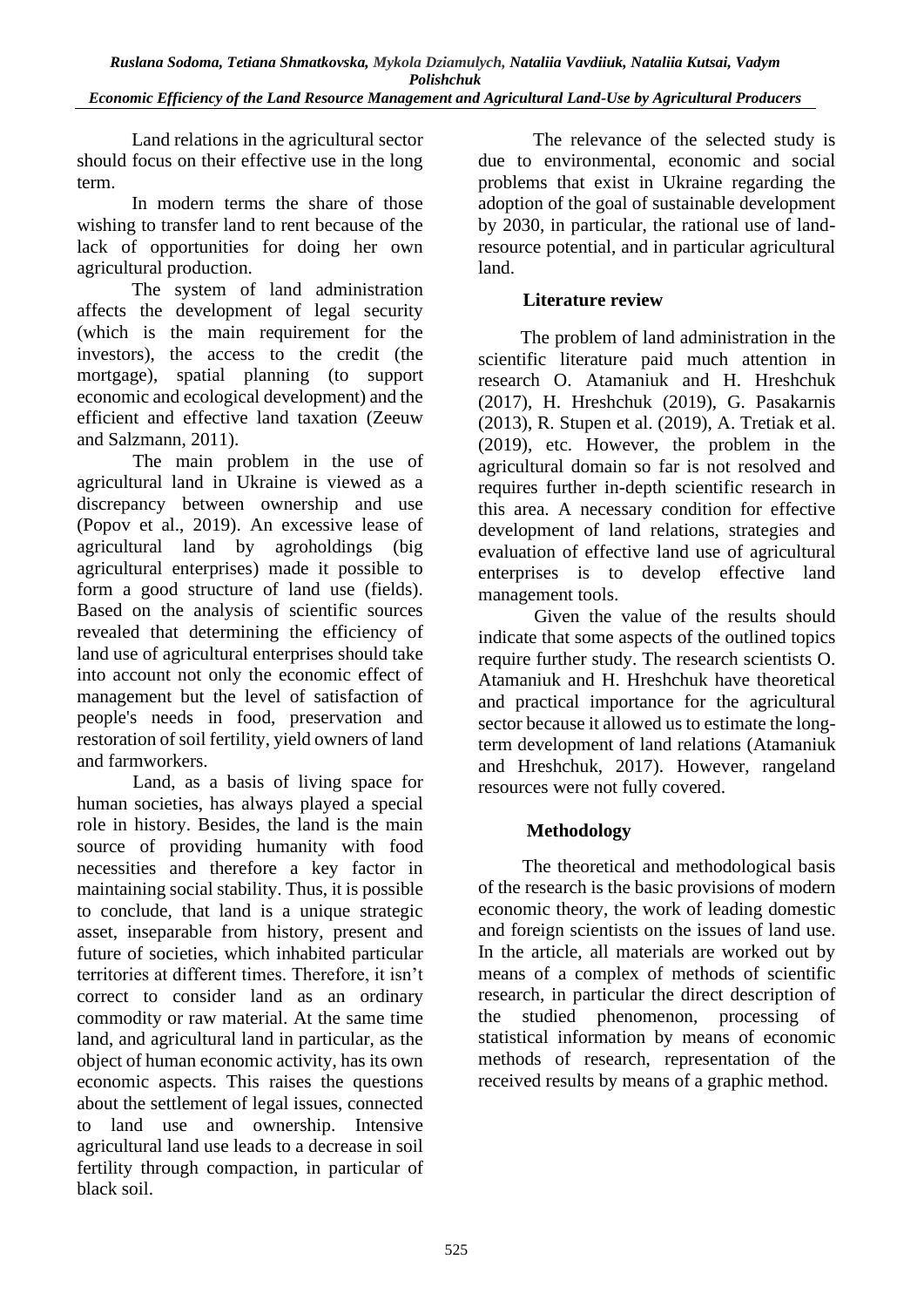

Research uses common scientific methods, namely: a monographic analysis, which is a study of scientific publications on the effective use of land resources and, in particular, rational use of agricultural lands; grouping – for grouping forms

### **Results and discussions**

Land reform and the ongoing process of improving land relations, especially in the field of agriculture in Ukraine, have shown a number of problems related to the use of agricultural land resources. At the present stage of economic management, the efficient use of land resources of agricultural enterprises is one of the most important problems of the agrarian policy of our country. This is due to the dominance of not very effective agricultural lease relations, which has a significant impact on the performance of farms in general.

At the present stage, the role of the state in the land market in Ukraine is increasing. First of all, this is due to the need of forming a wide legal field and adoption of a number of legislations. Besides, the need for state regulation is explained by:

- the existence of a shadow market in which land transactions are concluded underground and remain uncontrolled;

- the need to develop economic programs for the development of the

agricultural sector in order to provide financial and organizational support to economic subjects;

- the need to ensure proper protection of land through rational use, conservation of land and improvement of their properties in the process of use (in most developed countries of the world there are sets of environmental and technological requirements, standards and restrictions for landowners to improve the ecological condition of agricultural land, termination of degradation processes, improvement of soil quality);

the need to develop the infrastructure of the land market;

- the need of strict control over compliance with all landowners and land users of the provisions of the Land Code and other legal acts on land and to prevent speculation with the land, the need to control the transfer of land and sells on a competitive basis;

- strengthening of the state control over the process of parcellation of productive lands, which has become uncontrolled in Ukraine.

Table 1 shows an estimation of providing of the system of land resources administration in Ukraine with a description of the condition of each sector of land administration.

| Sector of land administration                                                | <b>Current condition</b> | Rating,<br>$\frac{6}{9}$ |
|------------------------------------------------------------------------------|--------------------------|--------------------------|
| Land policy in the field of land relations                                   | Fair                     | 49                       |
| including lease relationship                                                 | Good                     | 34                       |
| Land policy in the field of use and conservation                             | Fair                     | 43                       |
| including economic promotion of rational land use and conservation           | Very poor                | 23                       |
| Mechanisms of implementation of land policy                                  | Poor                     | 27                       |
| including land conservation policy                                           | Very poor                | 20                       |
| Regulation and administration of land relations                              | Poor                     | 37                       |
| including the protection of land rights                                      | Fair                     | 20                       |
| Regulation and administration of the organization of land use and protection | Poor                     | 33                       |
| including economic incentives for land use                                   | Very poor                | 25                       |

### **Table 1. Evaluation of institutional support for the land administration system in Ukraine**

*\*Source: Own results.*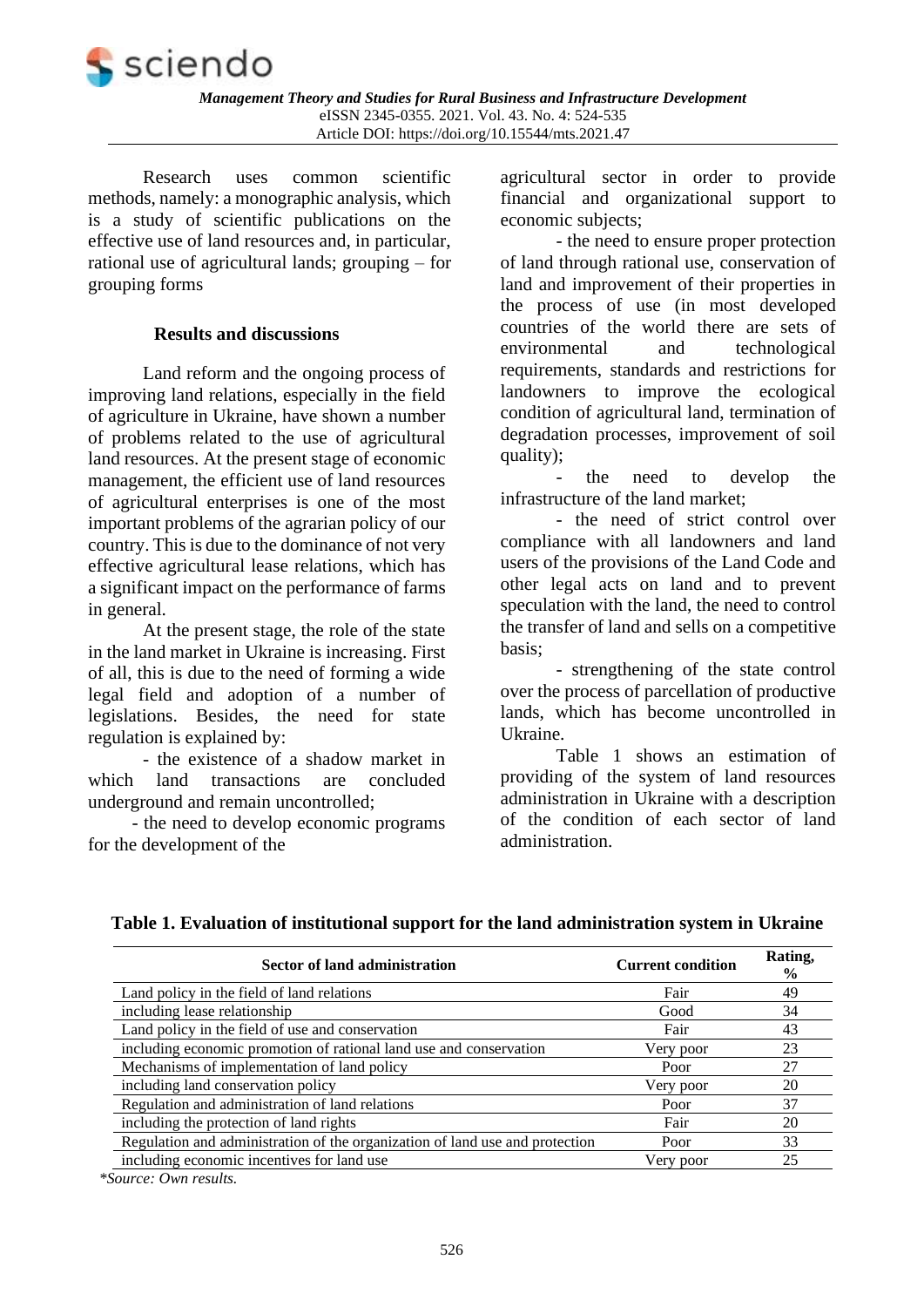Results have shown that the current condition of lands in Ukraine requires improvement of law support for monitoring of the state of lands. The monitoring of agricultural land should be carried out twice a year (on the local level). The first time – before sowing, the second – after the harvest. The results of such monitoring are characteristics of changes in soil properties, which makes it possible to assess the degree of agricultural impact on their condition.

In fig. 1 shows a cartogram based on the results of grouping the regions of Ukraine by the area of land on which in 2019 operations in the field of market turnover took place.

According to the results of the analysis of the cartogram developed by authors (Fig. 1), it can be stated that the activity of the agricultural land market functioning in Ukraine is determined by the frequency of their market turnover. In particular, the largest area of land plots on which market operations took place in 2019 can be traced in the Vinnytsia, Poltava, Cherkasy, Kirovohrad regions of Ukraine. The smallest area of land plots on which market operations took place in 2019 is typical for the Rivne and Zakarpattia regions of Ukraine. Thus, we summarize that the results of our analysis revealed that in the border western regions of Ukraine the studied indicators are the lowest.





\**Note: Data on the Autonomous Republic of Crimea is not available due to the occupation of this territory. Own design based on the sources: (Department of Statistics in Lviv Region, 2020).*

Multifunctional land use defines land management and land use as one of the main factors for the balanced development of rural and urban territories and the country as a whole, which should aim to ensure costeffective and environmentally friendly land use to achieve public welfare. Analyzing the specificity of land as an aggregate natural resource, it should be noted that it is

considered in the following main ways (A. Tretiak et al., 2017):

- the land is the territory of the country, the main state-forming component (national security);

- the land is a universal spatial basis that is constantly supported by a certain correlation of land categories and land use types (spatial security) (Sodoma et al., 2018);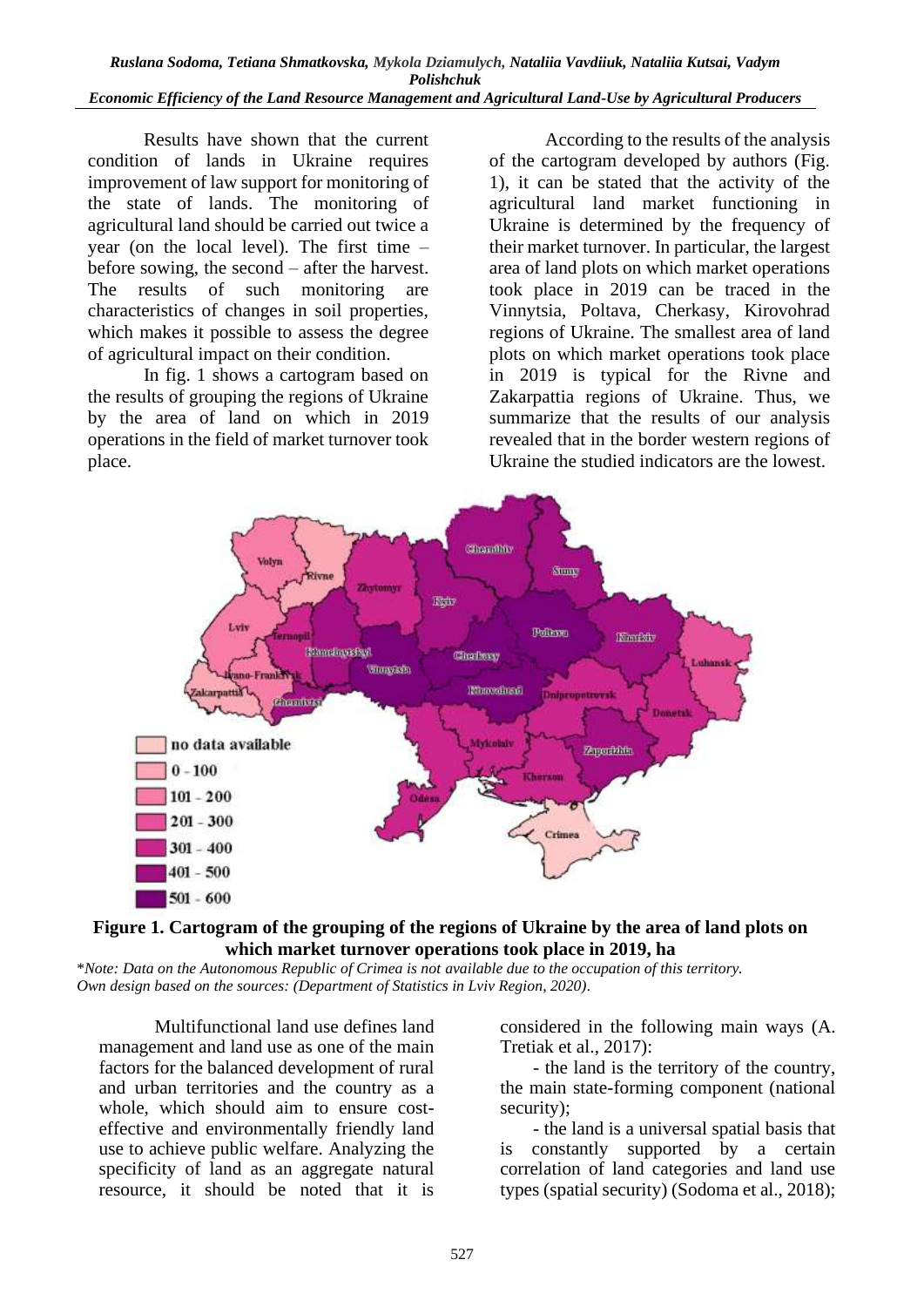

- the land is the main means of production in agriculture and forestry (food security) (Land Code of Ukraine, 2001);

- the land is a major component of nature (environmental safety);

- the land is a stockpot of water, mineral, forest, recreational and other resources (economic security).

The basis of balanced use of land resources is the choice of the most effective option for their use, in terms of solving certain environmental and economic priorities (Hreshchuk, 2019).

Management of land resources is carried out at the national, regional and within farms. The scheme management of land resources of agricultural enterprises is shown in Figure 2.

The main strategic directions of improving the efficiency of land use at the micro-level are: maintaining and improving soil fertility; introduction of new cultivation technologies; maximizing profit; improve productivity and increase agricultural production; meet the interests of all participants in land relations. At the territorial level is advisable first to provide support for the priority areas of the territory of agricultural production, sustainable land use, and environmental friendliness. At the national level is necessary to improve the institutional framework and environmental policies on agricultural production systems, establish effective programs to support its investment support.



#### **Figure 2. Scheme of the management of land resources of the agricultural enterprises** *\*Source: Own design.*

The cartogram of the grouping of districts of the Lviv region of Ukraine by the area of agricultural lands in 2019 is given in Fig. 3.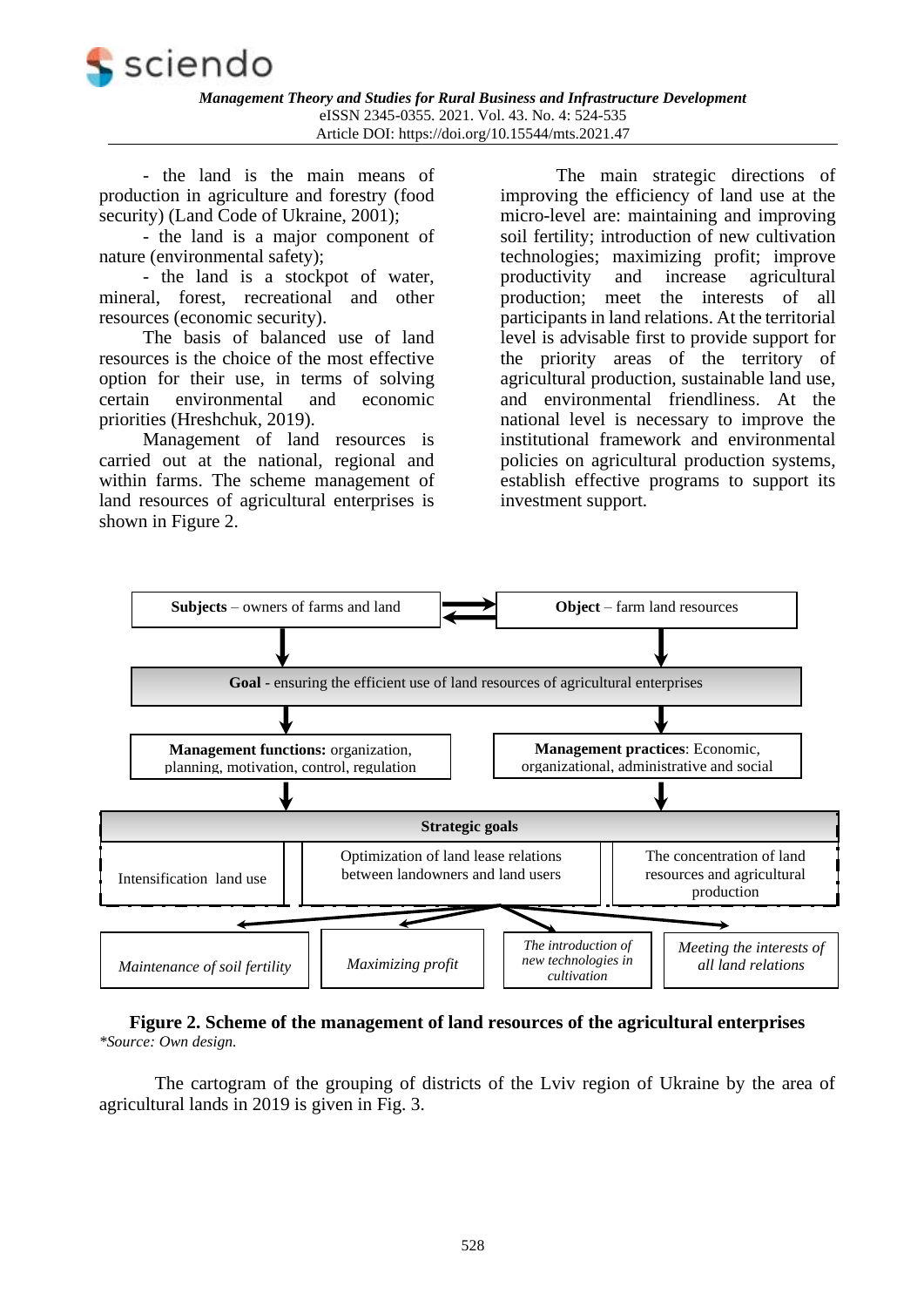*Ruslana Sodoma, Tetiana Shmatkovska, Mykola Dziamulych, Nataliia Vavdiiuk, Nataliia Kutsai, Vadym Polishchuk*

*Economic Efficiency of the Land Resource Management and Agricultural Land-Use by Agricultural Producers*



**Figure 3**. **Cartogram grouping of districts of the Lviv region of Ukraine by area of agricultural land in 2019, ha**

Own design based on the sources: (Department of Statistics in Lviv Region, 2020).

According to the results of the analysis of the grouping, we found that the largest area of agricultural land as of 2019 is available in the Sokal district of Lviv region of Ukraine. In addition, the area of agricultural land is also high in Zhovkva, Zolochiv, Sambir, and Radekhiv districts of the Lviv region of Ukraine. The lowest indicators on the size of agricultural land in 2019 are typical for mountainous areas of the Lviv region of Ukraine, included in the first group, namely - Turkiv, Skoliv, Stryi, Mykolaiv districts of Lviv region.

We believe that the results of the analysis of the grouping of districts of the Lviv region of Ukraine by area of agricultural land will provide an opportunity to justify our trends and features of economic efficiency of land use in the studied region of Ukraine.

In our opinion, it is advisable to structure the factors within each study group and detail them in order to determine the impact on agricultural land use, the ability to achieve and increase the efficiency of such use.

In order to study the effect of environmental factors on the activities of agricultural enterprises and their efficient use of land resources held a questionnaire survey of a number of enterprises in the agricultural sector. Respondents depicted in Fig. 4.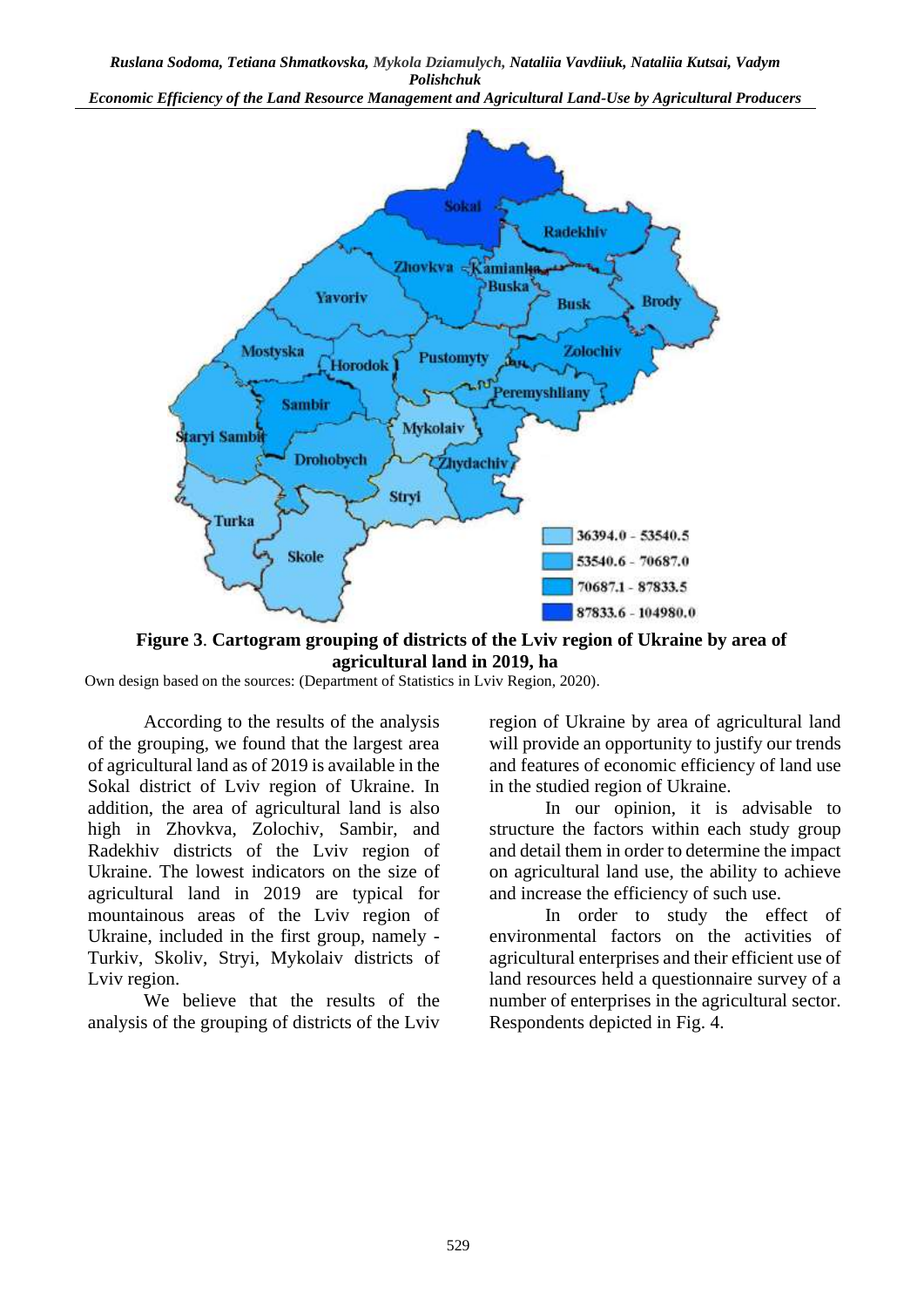



#### **Figure 4. The results of a questionnaire survey (questionnaire) of managers of the agricultural enterprises regarding the factors influencing the use of land resources in Ukraine (factors of the internal environment, macro-environmental and microenvironmental factors)**

*\*Source: Own design based on the sources: (Doing Agribusiness in Ukraine 2020, 2020; Ministry of Agrarian Policy and Food of Ukraine, 2020; Shaxson, 2008).*

It is established that the greatest influence on the use of land resources of enterprises is made by natural-geographical (27.1%) and political (24.1%) factors, further, in the order of decline of influence – economic  $(20.3\%)$ , scientific and technical  $(11.8\%)$ , demographic (8.5%) and socio-cultural (8.2%). Among the factors, micro-level of influence divided as follows: state institutions (27.2%), competitors (25.9%), capital owners (18.9%), consumers (buyers) (15.4%), suppliers (12.6%). Factors of the internal environment, according to respondents, affecting land use of agricultural enterprises as resources –  $24.3\%$  personnel –  $21.8\%$ product range  $-18.6\%$ , technology  $-15.3\%$ , business processes – 13.0% and the organizational structure of the company – 3.0%.

According to the financial and economic reporting, we conduct correlationregression analysis for a sample set of agricultural enterprises of Lviv region of Ukraine. To construct the regression equation, the value of commodity output per 100 ha of agricultural land (Y) was selected as the dependent variable, and the following indicators were selected as independent variables: area of agricultural land  $(X_1)$ ; costs per 1 ha of agricultural land  $(X_2)$ ; rate of return (X3) (Table 2).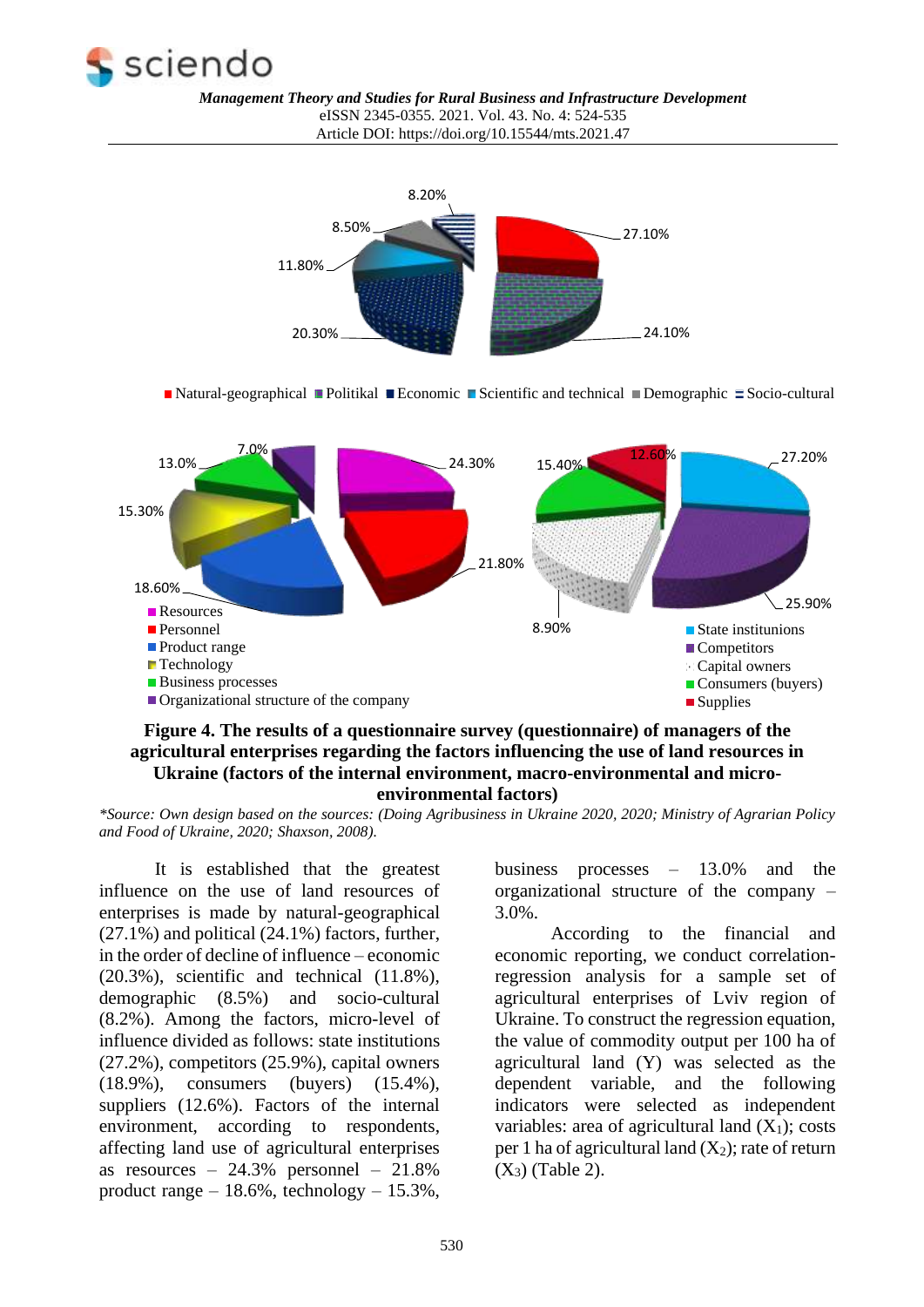#### *Economic Efficiency of the Land Resource Management and Agricultural Land-Use by Agricultural Producers*

According to the data in Table 1, it can be argued that the relationship between commodity values per 100 ha of agricultural land and production costs per 1 ha of agricultural land is very strong (pair correlation coefficient is 0.981), and between

commodity production and the area weak – inverted (correlation coefficient -0,192), between commodity products and the rate of return – also inverted, but moderate enough (even correlation coefficient is -0,689). The corresponding regression equation is:

$$
Y = -918.31 + 0.27X_1 + 142.64X_2 + 21.51X_3
$$

#### **Table 2. Correlation matrix of relationships formation of individual indicators of economic activity of agricultural enterprises of Lviv region of Ukraine for 2019**

| <b>Indicator</b>                                        | <b>Commodity</b><br>production per<br>$100$ ha of<br>agricultural land | Area of<br>agricultural land | <b>Production costs per</b><br>1 ha of agricultural<br>land | The rate of<br>return |
|---------------------------------------------------------|------------------------------------------------------------------------|------------------------------|-------------------------------------------------------------|-----------------------|
| Commodity production per 100 ha of<br>agricultural land |                                                                        |                              |                                                             |                       |
| Area of agricultural land                               | $-0.192$                                                               |                              | Х                                                           | Х                     |
| Production costs per 1 ha of<br>agricultural land       | 0.981                                                                  | $-0.219$                     |                                                             | Х                     |
| The rate of return                                      | $-0.689$                                                               | 0.135                        | $-0.775$                                                    |                       |

*\*Source: Own research and calculations.* 

The coefficient of determination is quite high (0.976). Therefore, the 97 % variation in commodity output per 100 ha of agricultural land can be explained by a change in the model factors selected, and the remaining 3% (100–97) is the influence of factors not included in the model. It should be noted that the values of the regression coefficients have a very important economic interpretation and can be used to calculate the predicted values of the volume of commodity products.

In Ukraine, after the moratorium on the sale and purchase of agricultural land has ceased, it is advisable to introduce a legislative mechanism of increased responsibility for land use. It is important to anticipate the intended use of agricultural land without the right to sell the land within five years from the date of acquiring the ownership of the land (while introducing an exemption from land tax for a period of five years), as well as to introduce a high level of taxation on land sales income for short-term use and a regressive tax scale depending on tenure (to encourage long-term land use).

Foreign land management experience should be taken into account when addressing problems of improving land use in Ukraine. Particular attention should be paid to the organization of regular land monitoring as a basis for effective land management (Table 3).

### **Table 3. Comparative characteristics of land use status in European countries and Ukraine**

| Characteristic                                  | Ukraine | $\frac{0}{0}$ | <b>EU</b> countries | $\frac{6}{9}$   |
|-------------------------------------------------|---------|---------------|---------------------|-----------------|
| Land area, million hectares                     | 60.4    | 100           | 437.4               | 100             |
| Area of black soil, million hectares            | 28      | 46.36         |                     | 4.12            |
| Area of agricultural land, million hectares     | 42.7    | 70.70         | 177.7               | 40.63           |
| Area of agricultural land per capita, ha/person |         | 1.16          | 0.4                 | 0.09            |
| Area of leased agricultural land, %             | 41.4    | 68.54         | 94.2                | 21.54           |
| Investment price, thousand USD / ha             |         | 66. ا         |                     | $\overline{26}$ |

*\*Source: Own design based on the sources: (A. Tretiak et al., 2017).*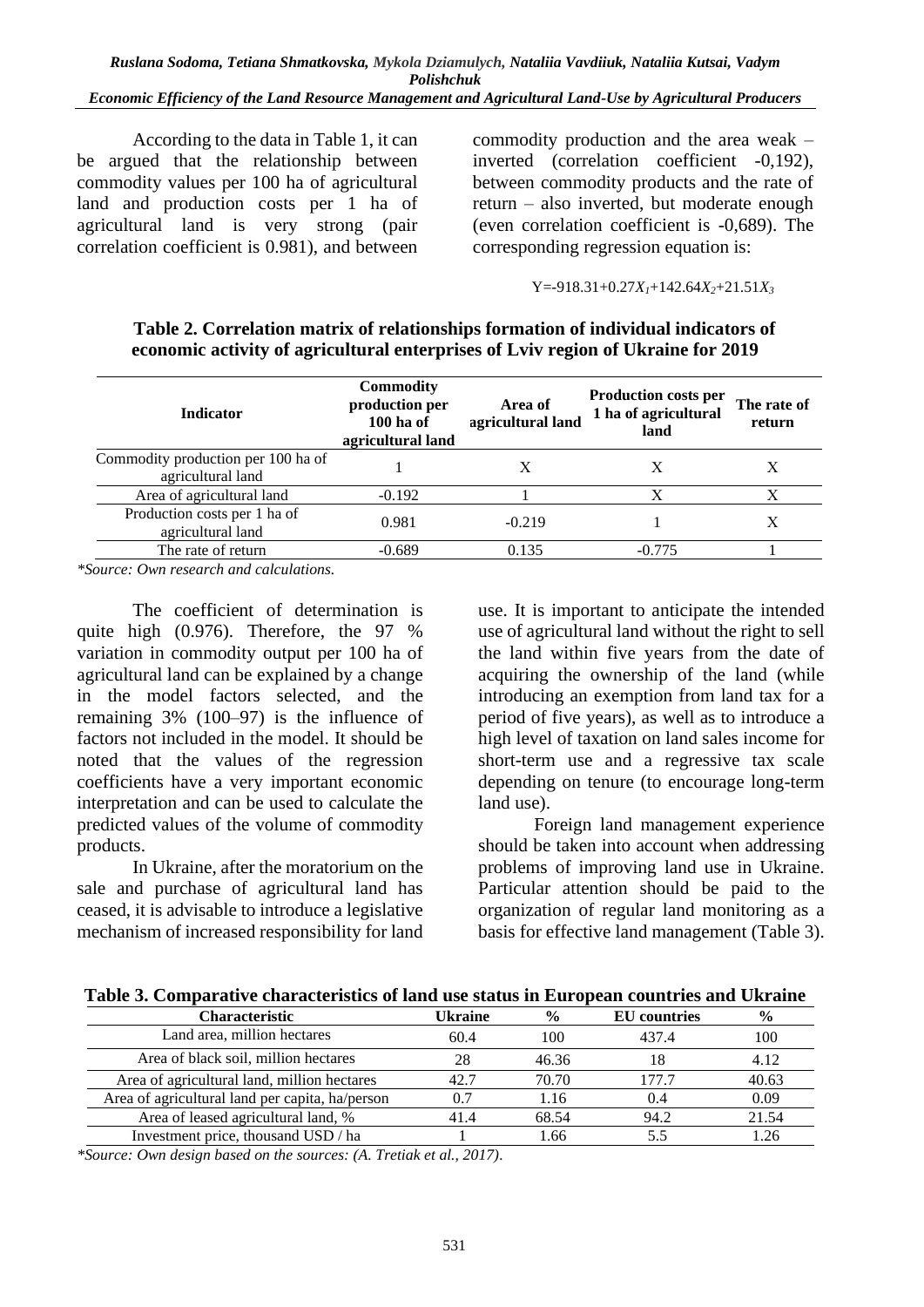

This table shows that in spite of the considerable land area in the EU countries, in percentage terms the area of black soil in Ukraine is much higher and 70% occupy the area of agricultural land (the largest share is occupied by arable land).

The argument in favor of securing land as a source of financial support for agricultural economic growth is that in the world, loans secured by land make up 95 % of farmers' investment resources, and only 5 % is money from the sale of land. According to experts, the use of a mortgage will allow agricultural companies to increase the volume of received loans by 6-9 times, to extend loans by 7-11 times - up to 35 years with significantly lower interest rates on loans (up to 9%) and substantially secure (up to 100 %) lending.

There are about 1.7 million hectares of land, which is 4 % of all agricultural land.

Experts estimate that if only 10 % of the agricultural land is included in the mortgage lending system, with a loan level of 60 % of the value of the collateral, this would increase the potential of the agricultural sector by \$ 2.4 billion (Yakubiv et al., 2019).

Accordingly, in the process of land use development, the first group of state land interests (social) focuses on the size of property for different social groups and land use forms. An important task for Ukraine is the transfer of land policy into a group of environmental and social interests and improving the well-being of rural and urban populations in Ukraine.

The purpose of land management regulation is the establishment of obligatory qualitative and quantitative indicators aimed at ensuring the sustainable use, protection and reproduction of land, as well as ensuring environmental safety in land relations (Pasakarnis, 2013).

First of all, we must consider all external and internal factors affecting the development of the market of agricultural lands in order to fulfill our task. In our opinion, it is appropriate to systematize these factors into four large groups: environmental, economic, social and legal. Factors that influence the development of agricultural lands market in Ukraine (Table 4).

| mici csis, chvn omnichial mici csis, 2017 |                   |                                 |                                    |                                    |              |              |
|-------------------------------------------|-------------------|---------------------------------|------------------------------------|------------------------------------|--------------|--------------|
| <b>Number of land</b>                     | <b>Total area</b> | <b>Agricultural</b><br>land, ha | <b>Forests and</b><br>other wooded | <b>Land under</b><br>buildings, ha | Water,<br>ha | Other.<br>ha |
| users                                     |                   |                                 | areas, ha                          |                                    |              |              |
|                                           |                   |                                 |                                    |                                    |              |              |
| 2932217                                   | 9994.6            | 10309.2                         | 3.2                                | 24.9                               | 89.7         | 9.9          |
| Legal entities<br>161457                  | 45206.7           | 48436.1                         | 1464.9                             | 988.7                              | 814.8        | 997.1        |
| 3093674                                   | 55201.3           | 58745.3                         | 1467.9                             | 1012.79                            | 904.5        | 45080.1      |
| Social interests                          |                   |                                 |                                    |                                    |              |              |
| 23376584                                  | 6857.2            | 6425.2                          | 2.9                                | 524.8                              | 0.4          | 5.1          |
| 192014<br>Legal entities                  | 7002.2            | 2928.6                          | 933.8                              | 1128.5                             | 1472.2       | 539.1        |
| 23568598                                  | 13859.4           | 9353.8                          | 45009.8                            | 1653.3                             | 1472.6       | 44374.1      |
| Environmental interests                   |                   |                                 |                                    |                                    |              |              |
| 48132                                     | 4.7               | 2.5                             | 0.0                                | 2.6                                | 0.0          | 0.0          |
| 13533.0<br>Legal entities                 | 11173.8           | 959.2                           | 9547.7                             | 64.9                               | 318.2        | 614.9        |
| 61665                                     | 55189.8           | 44912.2                         | 9547.7                             | 44048.9                            | 318.2        | 614.9        |
|                                           |                   | owners and land of land, ha     |                                    | Economic interests                 |              |              |

**Table 4. Assessment of Ukrainian land use trends according to economic interests, social interests, environmental interests, 2019**

*Own design based on the sources: (Sodoma et al., 2018).*

*Ecological factors* (This group includes all factors that have an ecological component. The composition and type of soil, the level of contamination and the

environmental policy of the land user influence the level of demand and supply according to a particular land plot);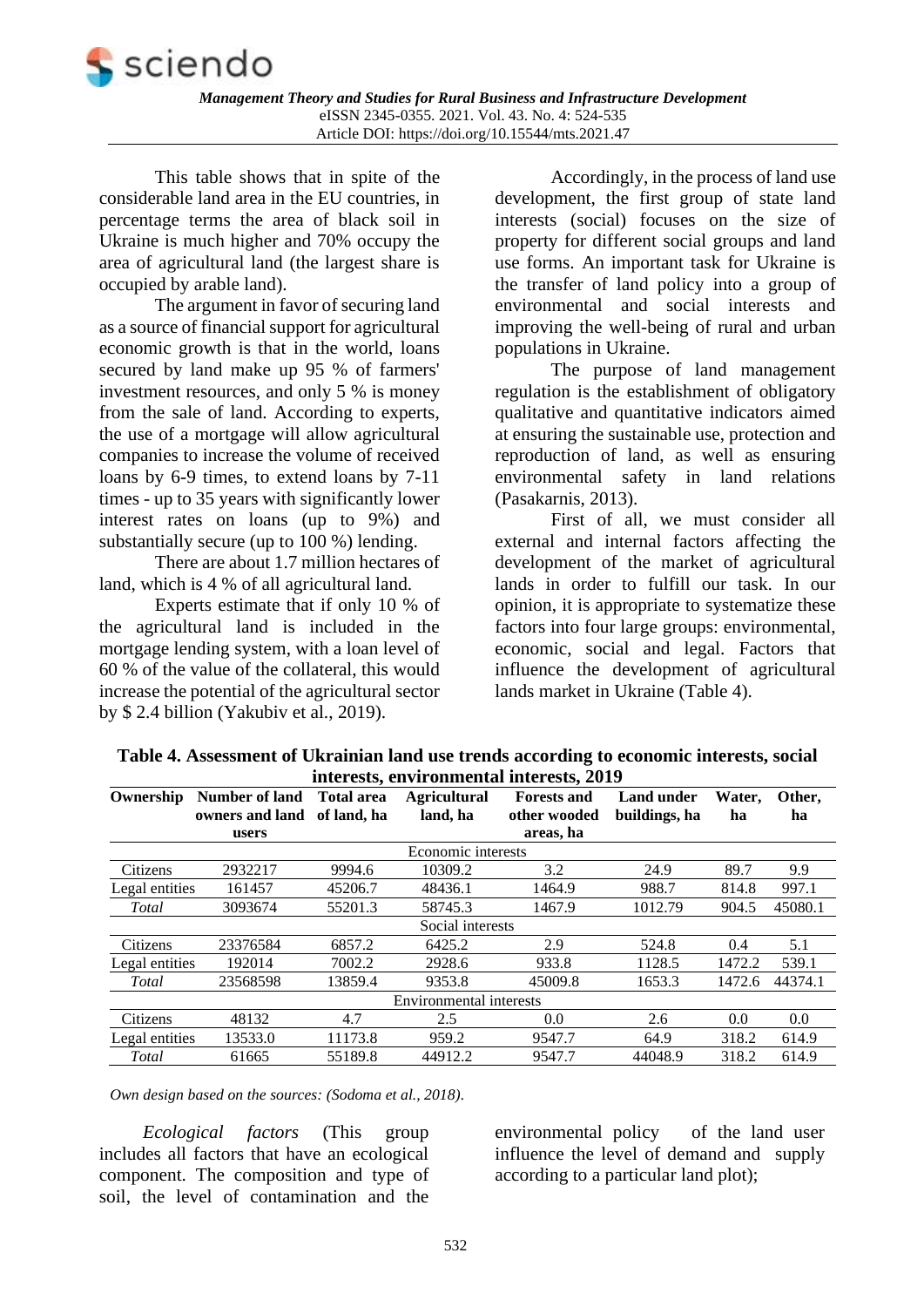*Economic factors* (We consider that it is appropriate one can include those factors that directly affect the price of the land plot as one of the most important factors of influence on demand and supply to this group);

*Social factors* (This group includes all factors that are in some ways connected with the social sphere, which supports economic activity with two most important components: labor resources and consumers of the final product (R. Stupen et al., 2019).

Economic interests in the field of distribution and redistribution of land are aimed at the structure of land ownership in the composition, combined with the proposal, which forms its economic form. At the same time, the interests of society are focused not only on maintaining under state control the

necessary part of land resources to solve the general problem of land development and territorial resources, but also on the fact that this vital factor usually belongs to private owners, because they can skillfully and most efficiently use land resources. In addition, environmental interests are focused on the parameters of the functional and economic structure of the land fund, namely the size, proportion, and priorities of its distribution, types, and categories (hayfields, pastures, areas under construction, forests, shrubs, swamps, etc.), exploitation intensity and anthropogenic effects.

The process of managing and using land resources. Comparative evaluation of Land Resources of Ukraine and foreign countries is shown in Table 5.

**Table 5. Comparative evaluation of Land Resources of Ukraine and foreign countries in 2019**

| The structure of land<br>resources | <b>Categories of land</b>           | Ukraine,%      | USA, France, Sweden,<br>Germany, % |
|------------------------------------|-------------------------------------|----------------|------------------------------------|
|                                    | Agricultural lands                  | 70             | 55                                 |
|                                    | plowed land                         | 54             | 33                                 |
| The economic<br>component          | Forestry purposes                   | 17             | 30                                 |
|                                    | reforestation area                  | 0.7            | 15                                 |
|                                    | Water Facility                      | 4              |                                    |
|                                    | Industry and other lands            | $\mathfrak{D}$ | $\mathfrak{D}$                     |
| Ecological component               | A nature reserve and other purposes | 5              | 15                                 |
| The social component               | Housing and other buildings         | ↑              | 3                                  |
|                                    | Health purpose                      | 0.3            |                                    |
|                                    | Historical and cultural             | 0.3            | 3                                  |
|                                    | Reserve land                        | 0.6            | 3                                  |

*\*Own design based on the sources: (Sodoma et al., 2018).*

From this table shows that in our country there are problems in the distribution of land, affecting their effective use. The issue of state regulation of the land market in the aspect of environmental regulation cannot be overlooked. In general terms, world experience submits three possible mechanisms for achieving economic goals, including environmental and economic goals.

Land interests that arise in society can be divided into three groups: Social - to meet the physical, psychological, intellectual and other needs, both rural and urban;

Economic – regarding the commodity and monetary parameters of land ownership;

Ecological – refers to the effective development of the land resource and the nature of the property.

In the presence of high debt dependence of the economy and hostilities in the country, the implementation of unfavorable agrarian reforms for agricultural producers must independently, without much support of the state try to increase production volumes, enter foreign markets, ensure the efficiency of land use.

Because only with the unity of all three groups of social, economic and environmental interests that we can achieve the social wellbeing of rural and urban populations and overcoming threats, especially environmental ones, in nature.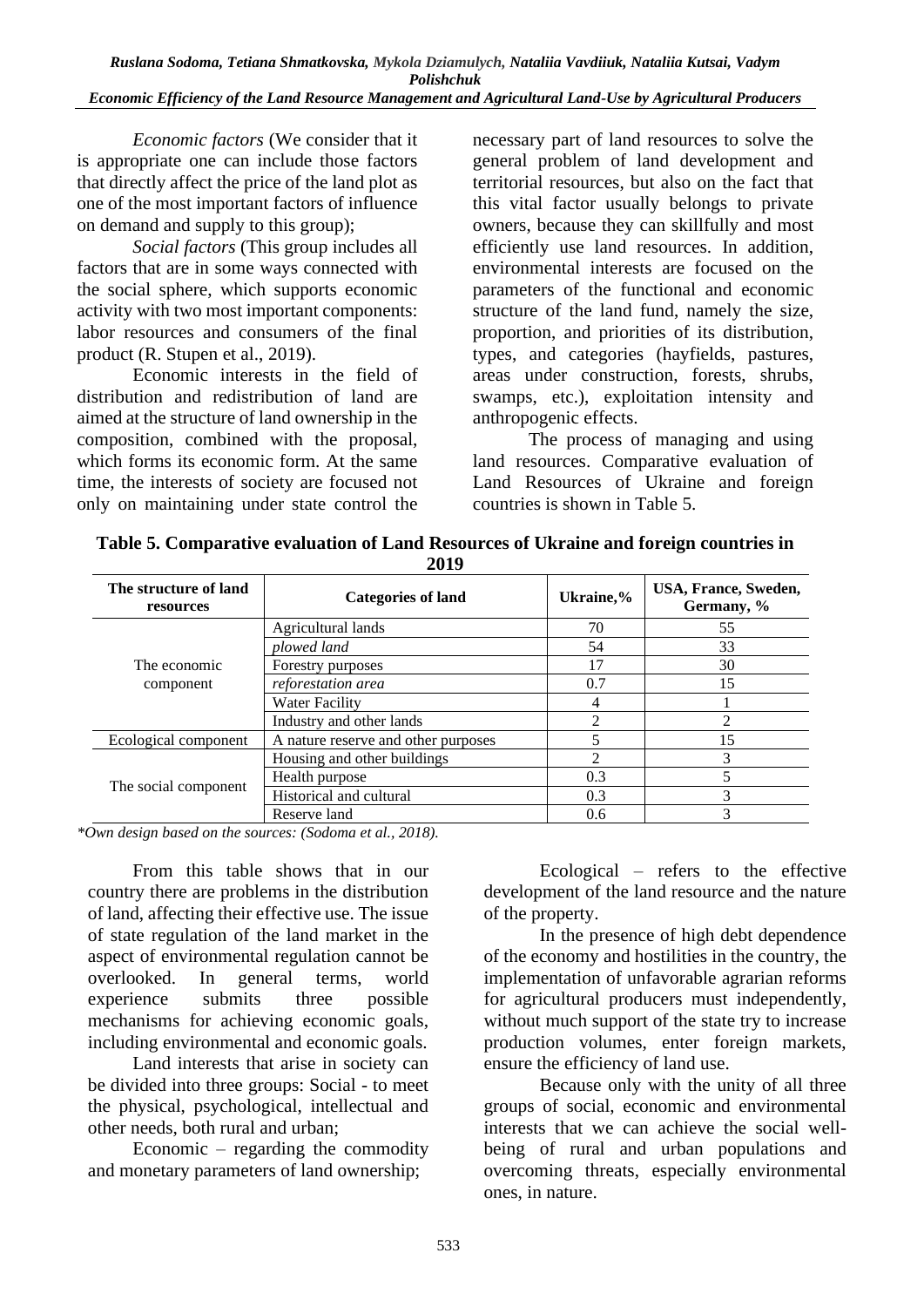

The lease of hundreds, and in some cases thousands, of land parcels, requires large financial (about USD 11.20 per one hectare) and time costs (from 3 months or more) on registration of the lease rights. The availability of the unofficial payments leads to an increase in the registration costs of lease rights by 50 % (Shmatkovska et al., 2020).

The implementation of the agricultural land market model will have the following positive socio-economic consequences:

- the full realization of the right of private ownership of agricultural land by the citizens of Ukraine, when the landowner will independently choose one of three directions: production of agricultural products on their own land using both their own capital and obtaining loans secured by the land; transfer of land for rent to another agricultural producer for rent; sale of land for the purpose of obtaining money;

- increasing the investment attractiveness of the agricultural sector, in particular through the development of mortgage loans secured by agricultural land;

- establishing the objective market value of agricultural land in the course of their economic circulation and increasing the capitalization of land;

- rational redistribution of agricultural lands and optimization of their use;

- increasing the amount of rent for agricultural land, which will become one of the main sources of replenishment of local budgets;

- creation of middle-class farmers;

- a guaranteed minimum level of employment of the rural population in the agricultural sector;

- creating a strong fiscal framework for the activity of local communities sufficient to support the socio-economic development of rural areas;

- improving the demographic situation in rural areas and revitalizing the Ukrainian countryside;

- increase of the level of motivation of work through the combination in the person of

the citizen of Ukraine the landowner and the producer of agricultural products;

- increasing the efficiency of the use of the land's natural resource potential and ensuring the strategic food security of the state;

- full legalization of land ownership and land use, elimination of «shadow» schemes of agricultural land transfer, prevention of raider schemes of agricultural land capture;

- ensuring transparency of land operations;

- preventing the purchase of agricultural land by «figurehead».

### **Conclusions**

The intensification of agricultural production aimed at more efficient use of land and other resources through additional investment, the use of advanced technology, modern forms of production and labor.

The main role of inefficient land-use policy plays a land formed within the agricultural enterprise. More efficient use of land resources due to the achievement of strategic objectives, which are: optimization of land lease relations between landowners and land users, concentration and intensification of agricultural production. Achieving these goals is possible for the implementation of the strategic imperatives of environmental, economic and social issues. Specifically, the main strategic imperatives improve the efficiency of land use of agricultural enterprises are: ensuring soil fertility; introduction of new cultivation technologies; maximizing profit; improving productivity and increasing the volume of agricultural production; meet the interests of all participants in land relations.

Controlling the work of the land market, the state should create programs for economic regulation of agricultural land use.

We believe that the main objectives of land reform should be:

- provision of employment and job creation in rural areas;